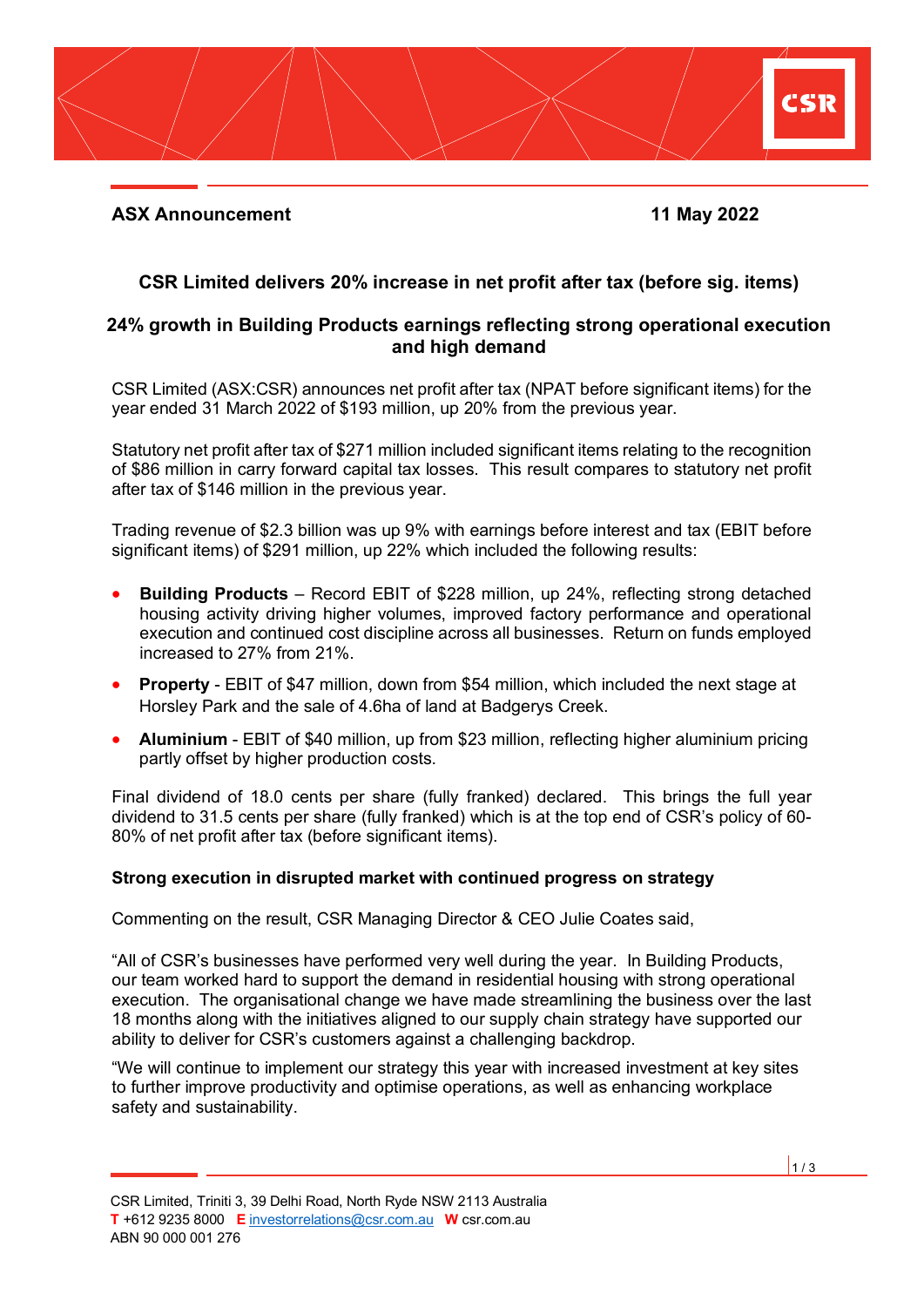"Investing in our Property assets and our development capability is also a core part of our results with contracted sales secured for all stages at Horsley Park to deliver \$408 million in proceeds over six years. Remediation work is also progressing on the 196 hectare site at Badgerys Creek adjacent to the new Western Sydney Airport.

"CSR has also continued to deliver strong cash generation and returns for shareholders with the full year dividend at the top end of our dividend policy."

### **Outlook for the financial year ending 31 March 2023 (YEM23)**

The strong pipeline of detached housing projects is expected to continue in the year ahead as completion times lengthen with supply chain and trade capacity impacting the broader industry.

Activity in the apartment and non-residential markets has improved after an extended slowdown in the last few years.

Building Products is well positioned to continue to grow, with a clear strategy to drive improved performance from a strong portfolio of brands and customer solutions. In YEM23, the business expects to return to more normal levels of investment to support the delivery of its strategy.

In Property, EBIT for YEM23 is expected to be ~\$52 million which includes completion of the next tranche at Horsley Park as well as completion of the sale of the Warner, QLD site.

In Aluminium, CSR has a significant hedge position for YEM23. At this early point in the year, an indicative earnings range for YEM23 of \$33 million to \$49 million is based on current pricing and cost scenarios. Significant aluminium price and cost volatility (in particular carbon based inputs) will impact the final result.

In summary, CSR's largest business, Building Products is performing well with the team working hard to meet high levels of demand in residential construction which is expected to continue in the year ahead. Group earnings will be supported by contracted transactions in Property over the next three years and an increased hedge position in Aluminium which extends to 2027.

#### **Full year results webcast details**

CSR will present its results for the year ended 31 March 2022 at 10.00am AEST time today, Wednesday 11 May 2022, via webcast.

The webcast is available from CSR's website at www.csr.com.au or [Click here.](https://edge.media-server.com/mmc/p/cu8k8ow7)

This announcement has been authorised for release by the Board of Directors of CSR Limited.

**Media and analyst enquiries:** Andrée Taylor CSR Limited Investor Relations Tel: +61 2 9235 8053 Email: ataylor@csr.com.au [www.csr.com.au](http://www.csr.com.au/)

 $\frac{1}{2}$  / 3